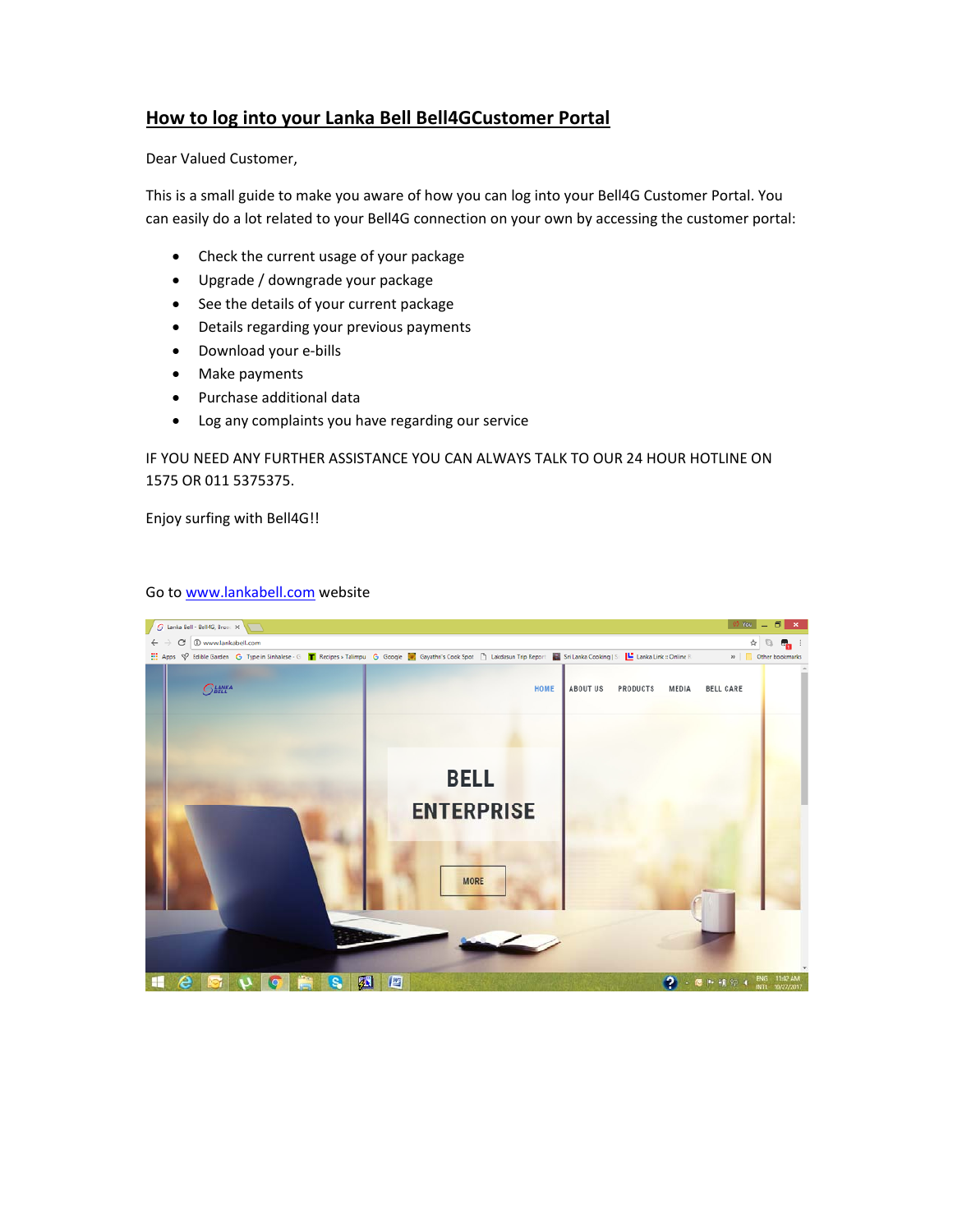Scroll down till you see this, and select Bell4G Online:



## You will get this screen



Enter your User Name and Pass Word to enter to your web portal.